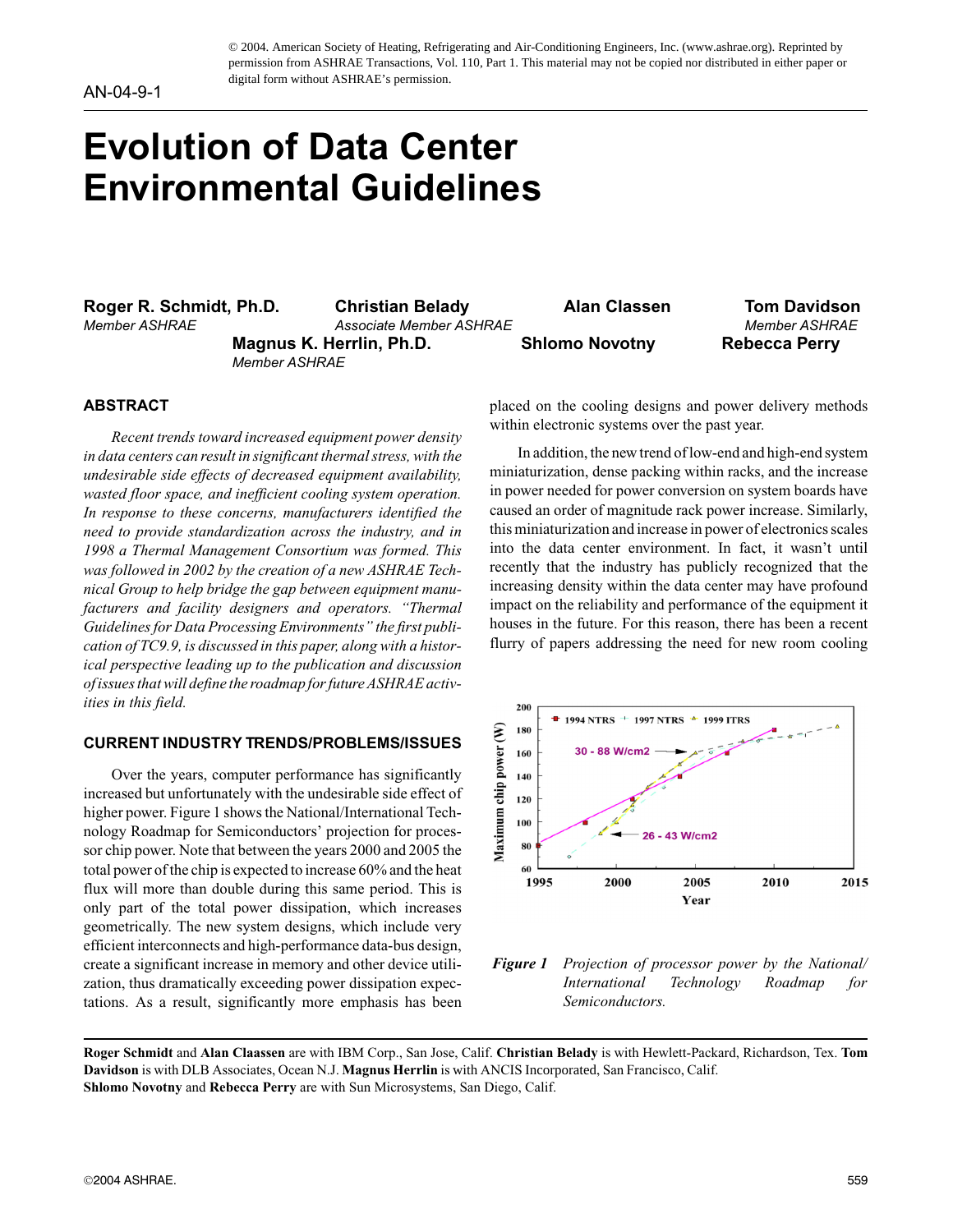

*Figure 2 Equipment power projection (Uptime Institute).*

technologies as well as modeling and testing techniques within the data center. All of these recognize that the status quo will no longer be adequate in the future. So what are the resulting problems in the data center? Although there are many, the following list discusses some of the more relevant problems:

1. Power density is projected to go up

Figure 2 shows how rapidly machine power density is expected to increase in the next decade. Based on this figure it can easily be projected that by the year 2010 server power densities will be on the order of 20,000 W/ m<sup>2</sup>. This exceeds what today's room cooling infrastructure can handle.

2. Rapidly changing business demands

Rapidly changing business demands are forcing IT managers to deploy equipment quickly. Their goal is to roll equipment in and power on equipment immediately. This means that there will be zero time for site preparation, which implies predictable system requirements (i.e., "plug and play" servers).

3. Infrastructure costs are rising

The cost of the data center infrastructure is rising rapidly with current costs in excess of about  $$1000/ft^2$ . For this reason, IT and facility managers want to obtain the most from their data center and maximize the utilization of their infrastructure. Unfortunately, there are many barriers to achieve this.

First, airflow in the data center is often completely ad hoc. In the past, manufacturers of servers have not paid much attention to where the exhaust and inlets are in their equipment. This has resulted in situations where one server may exhaust hot air into the inlet of another server (sometimes in the same rack). In these cases, the data center needs to be overcooled to compensate for this inefficiency.

In addition, a review of the industry shows that the environmental requirements of most servers from various manufacturers are all different, yet they all coexist in the same environment. As a result, the capacity of the data center needs to be designed for the worst-case server with the tightest requirements. Once again, the data center needs to be overcooled to maintain a problematic server within its operating range.

Finally, data center managers want to install as many servers as possible into their facility to get as much production as possible per square foot. In order to do this they need to optimize their layout in a way that provides the maximum density for their infrastructure.

The above cases illustrate situations that require overcapacity to compensate for inefficiencies.

4. There is no NEBS equivalent specification for data centers. (NEBS [Network Equipment–Building Systems] is the telecommunication industry's most adhered to set of physical, environmental, and electrical standards and requirements for a central office of a local exchange carrier.)IT/ facility managers have no common specification that drives them to speak the same language and design to a common interface document.

The purpose of this paper is to review what started as a "grassroots" industrywide effort that tried to address the above problems and later evolved into an ASHRAE Technical Committee. This committee then developed "Thermal Guidelines for Data Processing Environments" (ASHRAE 2003a), which will be reviewed in this paper.

# **HISTORY OF INDUSTRY SPECIFICATIONS**

#### **Manufacturers Environmental Specifications**

In the late 1970s and early 1980s, data center site planning consisted mainly of determining if power was clean (not connected to the elevator or coffee pot), had an isolated ground, and if it would be uninterrupted should the facility experience a main power failure. The technology of the power to the equipment was considered the problem to be solved, not the power density. Other issues concerned the types of plugs, which varied widely for some of the larger computers.

In some cases, cooling was considered a problem and, in some isolated cases, it was addressed in a totally different manner, so that the technology and architecture of the machine were dictated by the cooling methodology. Cray Research, for example, utilized a liquid-cooling methodology that forced a completely different paradigm for installation and servicing. Large cooling towers, which were located next to the main system, became the hallmark of computing prowess. However, typically the preferred cooling methods were simply bigger, noisier fans. The problem here was the noise and the hot-air recirculation when a system was placed too close to a wall.

Over the last ten years, the type of site planning information provided has varied depending on the company's main product line. For companies with smaller personal computers or workstations, environmental specifications were much like those of an appliance: not much more than what is on the back of a blender. For large systems, worksheets for performing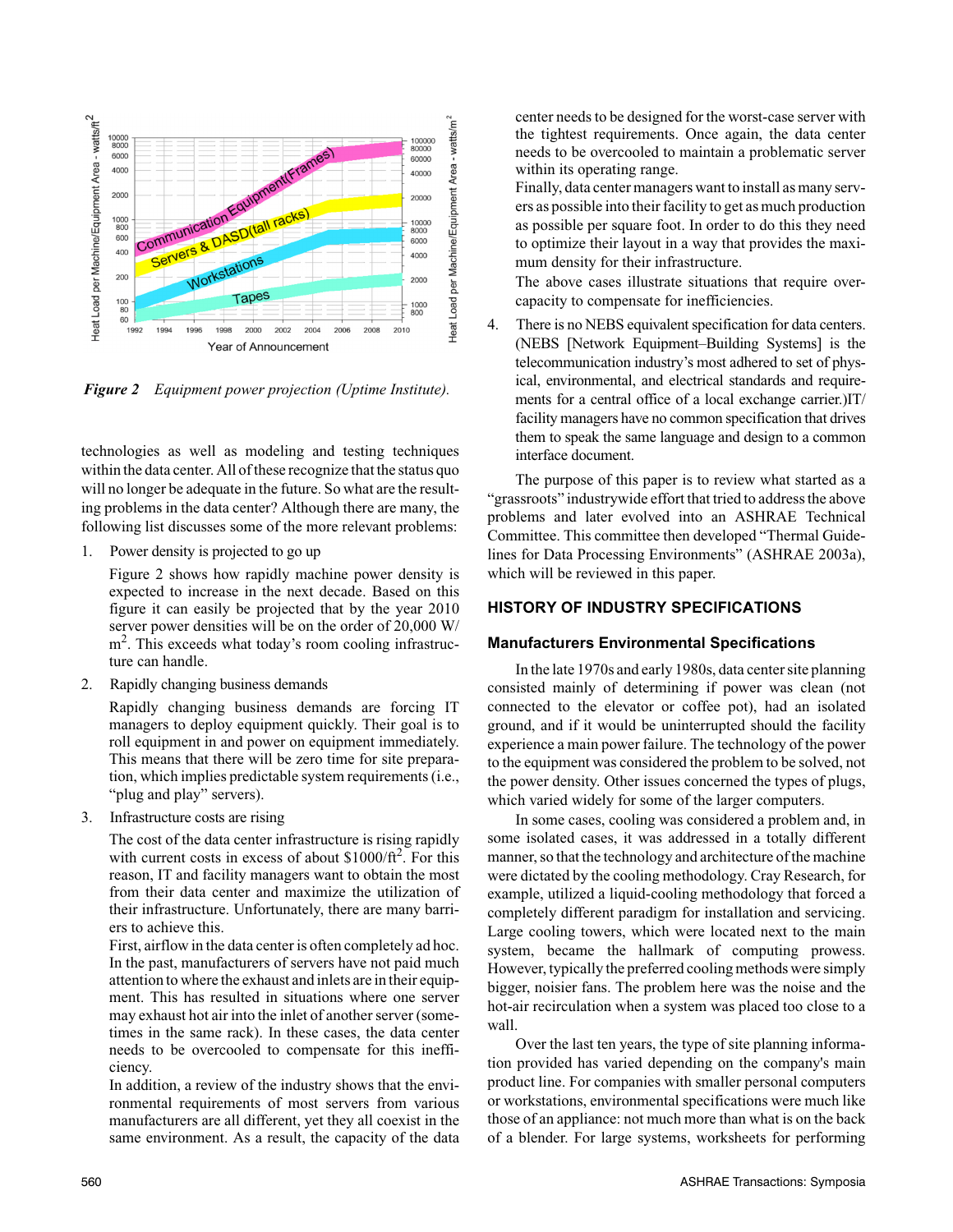calculations have been provided, as the different configurations had a tremendous variation in power and cooling requirements. In certain countries, power costs were a huge contributor to total cost of ownership. Therefore, granularity, the ability to provide only the amount of power required for a given configuration, became key for large systems.

In the late 1990s, power density became more of an issue and simple calculations could no longer ensure adequate cooling. Although cooling is a factor of power, this does not provide the important details of the air flow pattern and how the heat would be removed from the equipment. However, this information was vitally needed in equipment site planning guides. This led to the need for additional information, such as flow resistance, pressure drop, and velocity, to be available not only in the design stages of the equipment but after the release of the equipment for integration and support. This evolved into the addition of more complex calculations of the power specifications, plus the airflow rates and locations, and improved system layouts for increased cooling capacity.

In the early 2000s, power densities continued to increase as projected. Layout, based on basic assumptions, could not possibly create the efficiencies in the airflow that were required to combat the chips that were scheduled to be introduced in the 2004 time frame. Because of this, thermal modeling, which was typically used to design products, began to be viewed as a possible answer for optimizing cooling in a data center environment. However, without well-designed thermal models from the equipment manufacturers and easy-to-use thermal modeling tools for facility managers, the creation or troubleshooting of a data center environment fell again to traditional tools for basic calculations to build a data center or to gather temperatures after a data center was in use.

At this point it became apparent that the solution for rising heat densities could not be solved after the delivery of a product. Nor could it be designed out of a product during development. Instead, it had to be part of the architecture of the entire industry's next-generation product offerings.

#### **Formation of Thermal Management Consortium**

In 1998 a number of equipment manufacturers decided to form a consortium to address common issues related to thermal management of data centers and telecommunications rooms. Initial interest was expressed from the following companies: Amdahl, Cisco Systems, Compaq, Cray, Inc., Dell Computer, EMC, HP, IBM, Intel, Lucent Technologies, Motorola, Nokia, Nortel Networks, Sun Microsystems, and Unisys. They formed the Thermal Management Consortium for Data Centers and Telecommunications Rooms. Since the industry was facing increasing power trends, it was decided that the first priority was to develop and then publish a trend chart on power density of the industry's equipment that would aid customers in planning data centers for the future. Figure 2 shows the chart that resulted from this effort. This chart has been widely referenced and was published in collaboration with the Uptime Institute in 2000. Following this publication the consortium formed three subgroups to address what customers felt was needed to align the industry:

- A. Rack airflow direction/rack chilled airflow requirements
- B. Reporting of accurate equipment heat loads
- C. Common environmental specifications

The three subgroups worked on the development of guidelines to address these issues until an ASHRAE committee was formed in 2002 that continued this effort. The result of these efforts is "Thermal Guidelines for Data Processing Environments" (ASHRAE 2003a), which is being published by ASHRAE. The objectives of the ASHRAE committee are to develop consensus documents that will provide environmental trends for the industry and guidance in planning for future data centers as they relate to environmental issues.

#### **Formation of ASHRAE Group**

The responsible committee for data center cooling within ASHRAE has historically been TC9.2, Industrial Air Conditioning. The *2003 ASHRAE Handbook—HVAC Applications*, Chapter 17, "Data Processing and Electronic Office Areas" (ASHRAE 2003b) has been the primary venue within ASHRAE for providing this information to the HVAC industry. There is also *Standard 127-2001, Method of Testing for Rating Computer and Data Processing Room Unitary Air-Conditioners* (ASHRAE 2001), which has application to data center environments.

Since TC9.2 encompasses a very broad range of industrial air-conditioning environments, ASHRAE was approached in January 2002 with the concept of creating an independent committee to specifically address high-density electronic heat loads. The proposal was accepted by ASHRAE, and TG9.HDEC, High Density Electronic Equipment Facility Cooling, was created. TG9.HDEC's organizational meeting was held at the ASHRAE Annual Meeting in June 2002 (Hawaii). TG9.HDEC has since further evolved and is now TC9.9, Mission Critical Facilities, Technology Spaces, and Electronic Equipment.

The first priority of TC9.9 was to create a thermal guidelines document that would help to align the designs of equipment manufacturers and aid data center facility designers to create efficient and fault tolerant operation within the data center. The resulting document, "Thermal Guidelines for Data Processing Environments," was completed in a draft version on June 2, 2003. It was subsequently reviewed by several dozen companies representing computer manufacturers, facilities design consultants, and facility managers. Approval to submit the document to ASHRAE's Special Publications Section was made by TC9.9 on June 30, 2003, and the document publication is expected in December 2003.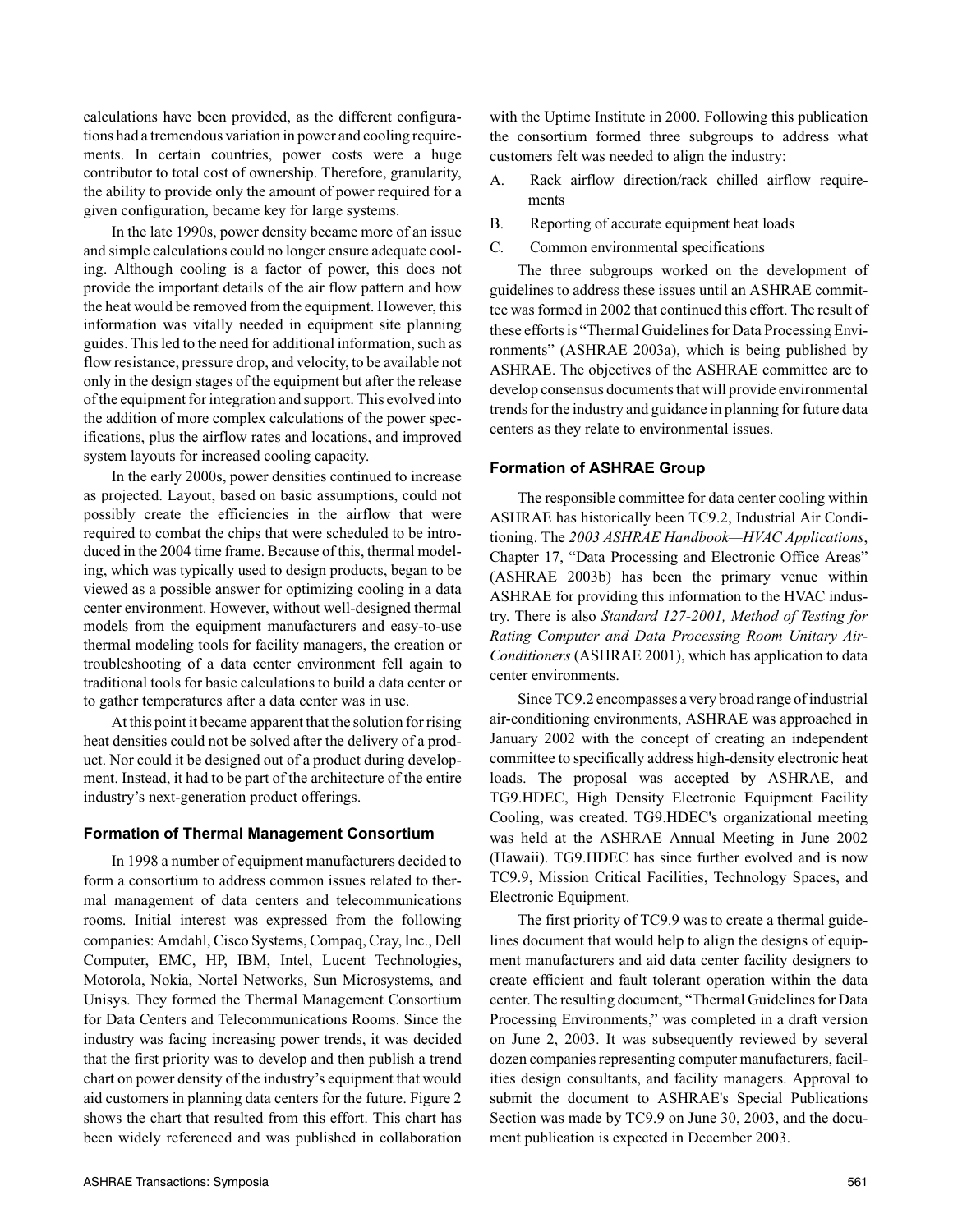#### **TC9.9 ENVIRONMENTAL GUIDELINES**

#### **Environmental Specifications**

For data centers, the primary thermal management focus is on the assurance that the housed equipment's temperature and humidity requirements are being met. As an example, one large computer manufacturer has a 42U rack with front-to-rear air cooling and requires that the inlet air temperature into the front of the rack be maintained between 10°C and 32°C for elevations up to 1287 m (4250 feet). Higher elevations require a derating of the maximum dry-bulb temperature of 1°C for every 218 m (720 feet) above 1287 m (4250 feet) up to 3028 m (10000 feet). These temperature requirements are to be maintained over the entire front of the 2 m height of the rack where air is drawn into the system. These requirements can be a challenge for customers of such equipment, especially when there may be many of these racks arranged in close proximity to each other and each dissipating powers up to 12.5 kW when fully configured.

As noted in the example above, data processing manufacturers typically publish environmental specifications for the equipment they manufacture. The problem with these specifications is that other manufacturers with the same type of equipment and selling into the same customer environment may have a different set of environmental specifications. Not only do discrepancies occur between manufacturers; in some cases, there are discrepancies within the portfolio of a manufacturer's products. As one can imagine, customers of such equipment can be left in quandary as to what environment to provide in their data processing room.

In an effort to standardize the environmental specifications, the ASHRAE TC9.9 committee first surveyed the environmental specifications of a number of data processing equipment manufacturers. From this survey, four classes were developed that would encompass most of the specifications. Also included within the guidelines was a comparison to the NEBS specifications for the telecommunications industry to show both the differences and also aid in possible convergence of the specifications in the future.

The four data processing classes cover the entire environmental range from air-conditioned server and storage environments of classes 1 and 2 to the lesser controlled environments such as class 3 for workstations, PCs, and portables or class 4 for point-of-sales equipment with virtually no environmental control. For each class the allowable dry-bulb temperature, relative humidity, maximum dew point, maximum elevation, and maximum rate of change are specified for product operating conditions. For higher altitudes, a derating algorithm is provided that accounts for diminished cooling. In addition to the allowable ranges, the recommended range for dry-bulb and relative humidity is provided for classes 1 and 2 based on the reliability aspects of the electronic hardware. Non-operating specifications of dry-bulb, relative humidity, and maximum dew point are also included.

Table 1 shows how the space is allocated across the seven tiles for either U.S. (24 in.) or Global (600 mm) tiles.



*Figure 3 Recommended equipment airflow protocol.*

Finally, psychometric charts for all environmental classes including NEBS are provided in an Appendix of the guide. These are provided in both SI and IP units to aid the user of these charts. Both recommended (where appropriate) and allowable envelopes are provided for all classes.

# **Layout**

In order for seamless integration between the server and the data center to occur, certain protocols need to be developed, especially in the area of airflow. This section provides airflow guidelines for both the IT/facility managers and the equipment manufacturers to design systems that are compatible and minimize inefficiencies. To ensure this, the section covers the following items:

- 1. Airflow within the cabinet
- 2. Airflow in the facility
- 3. Minimum aisle pitch

In order for data center managers to be able to design their equipment layouts, it is imperative that airflow in the cabinet be known. Currently, manufacturers design their equipment exhaust and inlets wherever it is convenient from an architectural standpoint. As a result, there have been many cases where the inlet of one server is directly next to the exhaust of adjacent equipment, resulting in the ingestion of hot air. This has direct consequences for the reliability of that machine. This guide attempts to steer manufacturers toward a common airflow scheme to prevent this hot air ingestion by specifying regions for inlets and exhausts. The guide recommends one of the three airflow configurations: front-to-rear, front-to-top, and front-to-top-and-rear as shown in Figure 3.

Once manufacturers start implementing the equipment protocol, it will become easier for facility managers to optimize their layouts to provide maximum possible density by following the hot-aisle/cold-aisle concept. In other words, the front face of all equipment is always facing the cold aisle. Figure 4 shows how the inlets would line up.

Finally, the guide addresses minimum practical aisle pitch for a computer room layout. Figure 5 shows a minimum 7 tile pitch where the tile could either be 24 inches or 600 mm.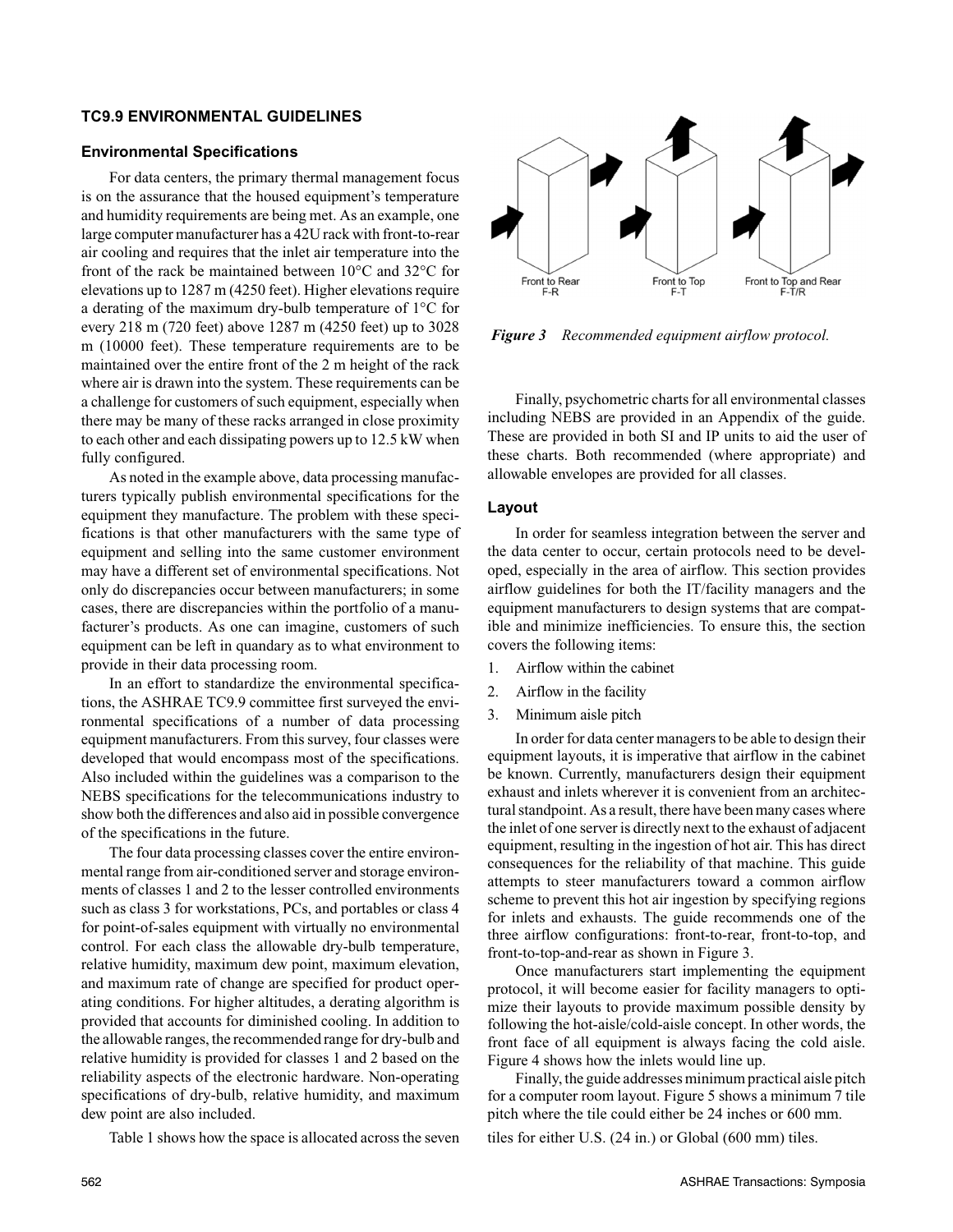|        | <b>Tile Size</b>            | <b>Aisle Pitch</b><br>(cold aisle to cold aisle) <sup>1</sup> | <b>Nominal Cold</b><br>Aisle Size <sup>2</sup> | Max. Space Allocated for<br><b>Equipment with</b><br>No Overhang $3$ | <b>Hot Aisle Size</b>           |
|--------|-----------------------------|---------------------------------------------------------------|------------------------------------------------|----------------------------------------------------------------------|---------------------------------|
| U.S.   | 2 ft $(610 \text{ mm})$     | 14 ft (4267 mm)                                               | $4 \text{ ft} (1220 \text{ mm})$               | $42$ in. $(1067$ mm)                                                 | $3 \text{ ft} (914 \text{ mm})$ |
| Global | $600 \text{ mm}$ (23.6 in.) | $4200$ mm $(13.78$ ft)                                        | 1200 mm $(3.94 \text{ ft})$                    | 1043 mm $(41$ in.)                                                   | $914 \text{ mm} (3 \text{ ft})$ |

**Table 1. Aisle Pitch Allocation**

<sup>1</sup> If considering a pitch other than seven floor tiles, it is advised to increase or decrease the pitch in whole tile increments. Any overhang into the cold aisle should take into account the specific design of the finen

Nominal dimension assumes no overhang, less if front door overhang exists.<br>Typically a one-meter rack is 1070 mm deep with the door and would overhang the front tile 3 mm for a U.S. configuration and 27 mm for global confi





*Figure 5 Minimum hot-aisle/cold-aisle configuration.*

*Figure 4 Top view of a hot-aisle/cold-aisle configuration.*

By following these guidelines, equipment manufacturers enable their customers to use the hot-aisle/cold-aisle protocol, which allows them to maximize the utilization of their data centers. In addition, as manufactures adopt the flow directions specified in the guidelines, the swapping out of obsolete servers becomes much less problematic due to the uniform cooling direction.

It is important to note that even if the guideline is followed, it does not guarantee adequate cooling. Although it will provide the best opportunity for success, it is still up to the facility manager to do the appropriate analysis to ensure cooling goals are met.

# **Power Methodology and Reporting**

The ASHRAE guide's heat and airflow reporting section defines what information is to be reported by the information technology equipment manufacturer to assist the data center planner in the thermal management of the data center. The equipment heat release value is the key parameter that will be discussed in this section. Several other pieces of information are required if the heat release values are to be meaningful. These are included in the guide's reporting section and are discussed briefly here.

Currently, heat release values are not uniformly reported by equipment manufacturers and, as a result, site planners sometimes estimate equipment heat loads by using electrical information. Electrical information is always available because IEC 60950 (IEC 1999) and its USA and Canadian equivalent (CSA International 2000) require the maximum power draw to be reported for safety purposes. The safety standard requires rated voltage and current values to be placed on the equipment name-plate label. Electrical power and heat release are equivalent quantities for a unity power factor and are expressed in the same units (watts or Btu/h), but the nameplate electrical information is not appropriate for heat release estimation for data center thermal management purposes.

The design guide states, "Name-plate ratings should at no time be used as a measure of equipment heat release." The first reason is that the name-plate rating is only indicative of a worst-case maximum power draw. This maximum rating will often not be representative of the actual power draw for the equipment configuration to be installed. Second, there is no standard method for defining the maximum power draw. Equipment manufacturers are sometimes motivated to state high rating values so that safety certification current measurements at a rated voltage are well below the rated current. (The safety standard allows the measured current to exceed the rated value by 10%, but this is a situation that manufacturers naturally want to avoid.). The manufacturer may overstate or buffer the rating value to allow the use of higher power components in the future. If the data center planner starts with an inflated nameplate rating and then applies a factor to account for future power increases, the future increase has been counted twice. Third, multiplying a corresponding rated voltage and current value results in a VA or kVA value that must be multiplied by a power factor, which may not be known, to get power in watts or Btu/h. While the power factor is a small adjustment for some modern equipment, not applying the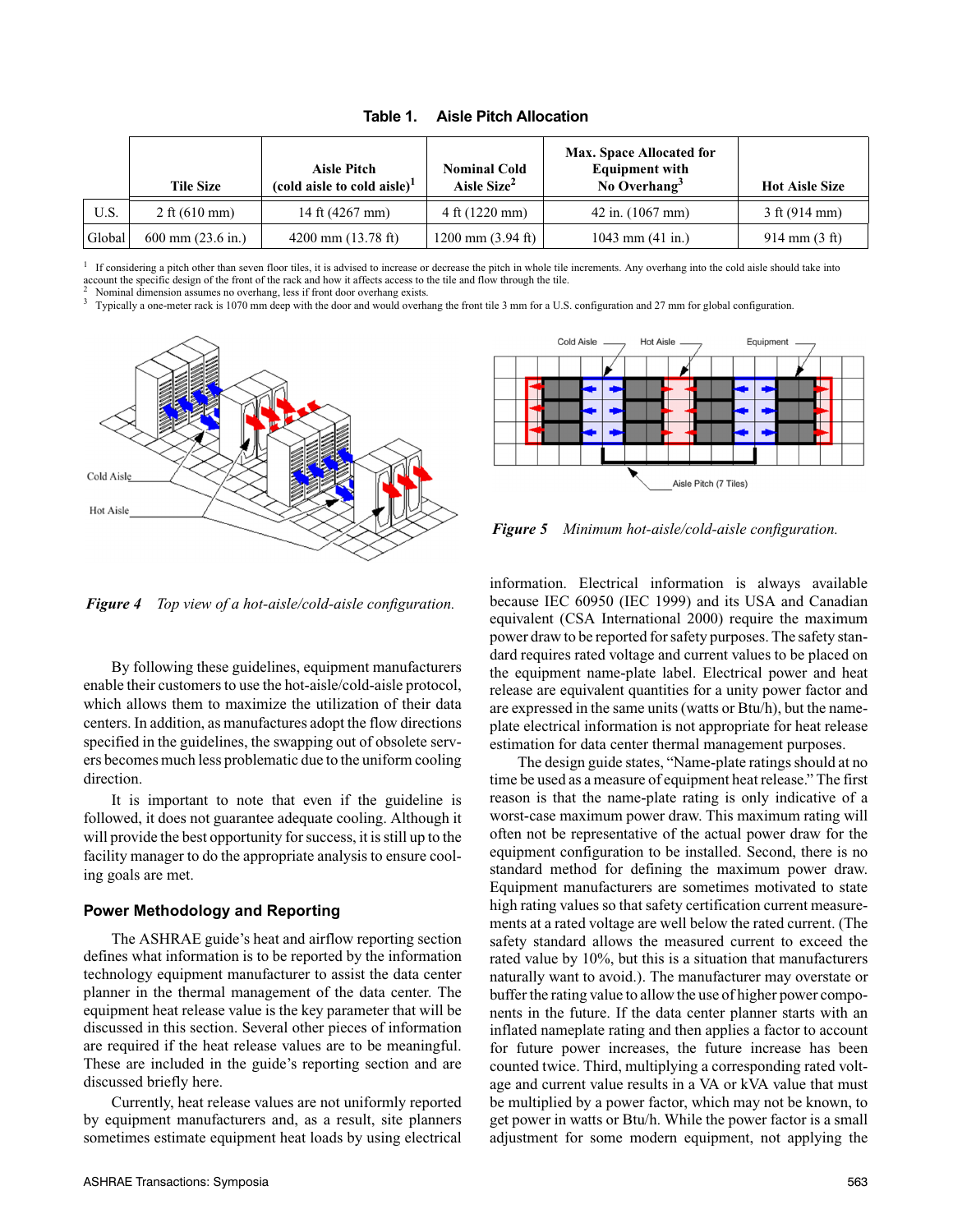power factor for other equipment may result in another cause of conservative heat load estimates.

To avoid the above problems, the ASHRAE guide defines how heat release information should be determined and reported for data center thermal management purposes. The conditions used to determine the heat release values are specified. They apply to all aspects of the process—measurement conditions, model conditions, and reporting conditions. The conditions are:

Steady state

Values based on peak currents are useful for power system design but not for data center thermal management.

All components in the active state, under significant stress

The intent is to avoid both unrealistically low values, such as an idle condition, and unrealistically high values. Significant stress in most power or safety test labs is more representative of normal customer operation, while the workload applied in a performance lab may represent a higher than normal workload. Words such as "worstcase" activity were specifically avoided. If heat release values were based on the unlikely condition of all components being in a worst-case activity state, the reported values would be excessively high and the resulting situation would be similar to using name-plate rating values.

- Nominal voltage input
- Nominal ambient temperature from 20°C to 25°C (68°F to  $77^{\circ}$ F)

This temperature range is the recommended operating temperature range for Class 1 and Class 2 in Table 2.1 of the ASHRAE document. At higher temperatures, airmoving devices may speed up and draw more power.

Information technology equipment generally has multiple configurations. Heat release values are to be reported for configurations that span the range from minimum to maximum heat release values. It is acceptable that a heat release value be measured for every reported configuration. It is also acceptable that a predictive model be developed and validated to provide heat release values for multiple configurations. The model would allow the manufacturer to report heat release values for more configurations than could be practically measured. During equipment development, there may be a period when no heat release measurements are available. During this time the model would be based solely on predictions. The ASHRAE document states, "measured values must be factored into the model by the time the product is announced." Appropriate values are measured by the equipment manufacturers as part of the safety certification process, which requires the manufacturer to make electrical measurements. Heat release model validation involves comparing values predicted by the model with measured heat release values for the same configurations.

The number of tested configurations is not specified, but the required accuracy is defined: the predicted values must be within 10% of the measured values or the model must be adjusted.

Besides heat release values, equipment manufacturers must report additional information for each configuration:

- Description of configuration
- Dimensions of configuration

Dividing the heat release value by the equipment footprint allows the data center planner to calculate the heat load density in  $W/m^2$  or  $W/ft^2$ .

Weight for configuration

This is not directly used for thermal management. However, the weight might result in the equipment being spaced apart to meet floor loading requirements. This would result in a decreased heat density, which is important to know for data center thermal management.

• Minimum/maximum airflow characteristics of each configuration in cubic feet per minute (cfm) and cubic meters per hour  $(m^3/h)$ 

 Unlike the heat release values, which are based on a nominal ambient temperature range, some systems may exhibit variable flow rates due to fan control, which can be dependent upon ambient temperature. For each loading condition, flow rate is to be reported along with the ambient temperature relative to that flow rate. The ambient temperature range should be reflective of the temperature that produces the minimum flow rate as well as the ambient temperature that produces the maximum flow rate. Presumably these temperatures would reflect the allowable ambient extents for which the hardware is designed. The airflow is also reported with all air-moving devices operating normally. For example, if a fan is only powered when another unit fails, the auxiliary unit should be off when determining the airflow value to be reported.

• Airflow diagram

This can be a simple outline of the equipment showing where the airflow enters and leaves the unit. In the future it may be necessary to provide more information. For example, each inlet and exit airflow arrow may need to be associated with a volumetric airflow value, and the exit airflow arrows may also require a number indicating how much heat the airflow picked up while in the equipment. The goal would be to represent the equipment as a compact model in a data center thermal model.

An example report is included in the guide. It conveys many important aspects of the information to be reported, but it may not be complete for a given product. The example report provides information for minimum, full, and typical configurations. The words "maximum" and "average" configuration were specifically avoided; average particularly may be defined several different ways. It is hoped that the typical configuration used for thermal management purposes will be the same typical configuration used for acoustic measure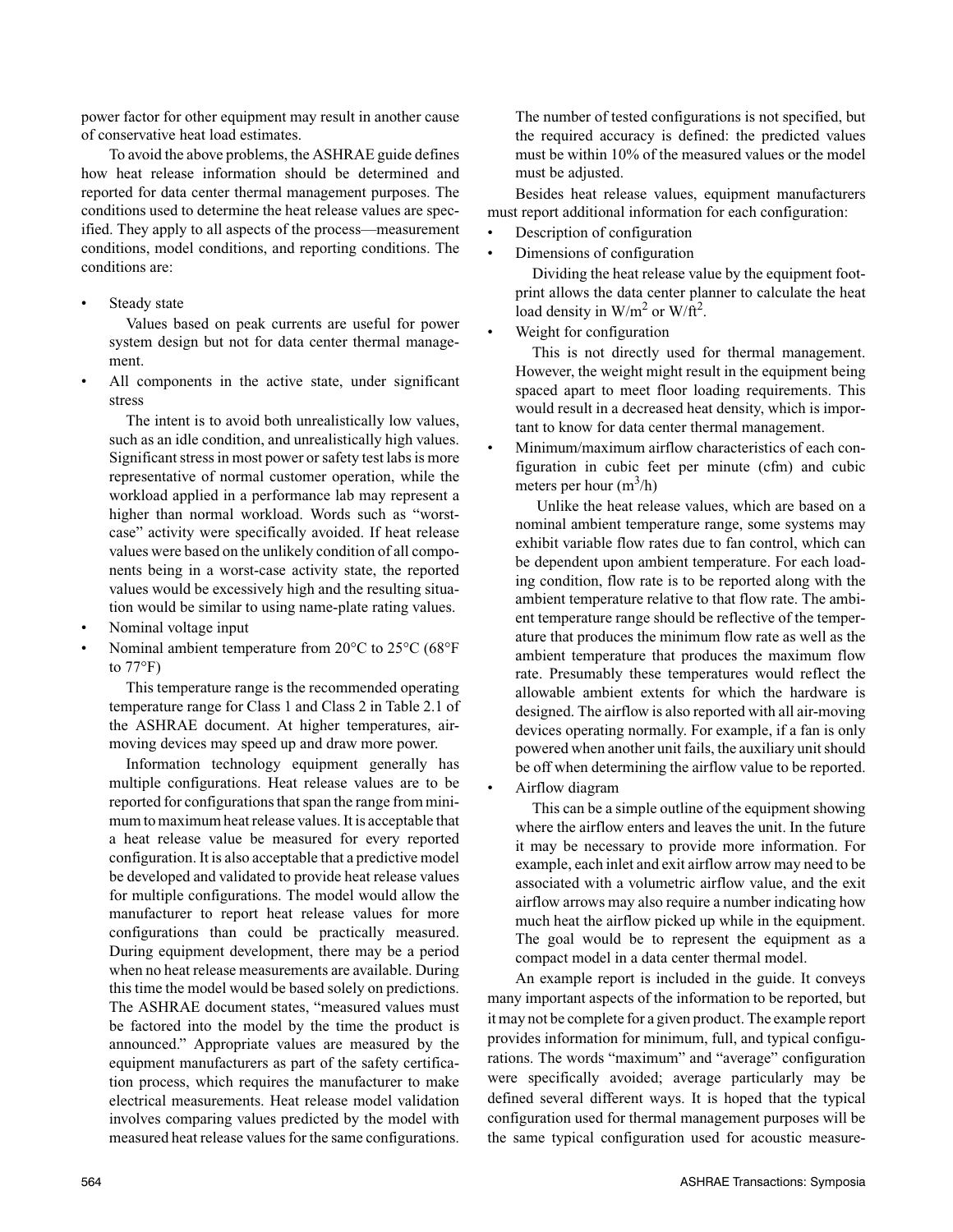ments. The definition of the typical configuration is left to the manufacturer.

#### **Comparisons to Telecom Specifications**

The typical telecommunications central office and the typical data center historically look and operate quite differently. On the electronic equipment side, however, the trend is showing signs of convergence. To meet the demand for new and improved voice, data, and video services, telecommunications service providers are installing a vast amount of nontraditional equipment, which often looks and functions like data-center systems.

Major differences between the telecommunications and data center environments include the following typical central office characteristics.

- Overhead air distribution
- Overhead cable distribution
- Equipment mounted directly on concrete slab
- Tall and narrow equipment frames
- No active humidity control

Despite these significant differences, the data center and telecommunications environments have many thermal challenges and solutions in common. At the core of thermal management is the concept of alternating hot and cold equipment aisles. To maintain the separation of hot and cold aisles, the electronic equipment needs to move the air from the cold aisles to the hot aisles. Airflow from the front-bottom of the equipment to the rear-top works especially well.

Although direct or indirect liquid cooling may be introduced in the future, the current design of equipment is geared toward maintaining air as the cooling medium. Much development and many resources go into making the electronics more compact. One may question the rationale and drive behind this evolution since many telecommunications rooms cannot accommodate the resulting heat output.

ANSI and ETSI documents provide standards for telecommunications central offices in North America and Europe, respectively. The most used de facto standards in North America are Telcordia NEBS GR-63-CORE *Network Equipment— Building Systems* and GR-3028-CORE *Thermal Management in Telecommunications Central Offices* (Telcordia Technologies, Inc. 2002, 2001). The former provides requirements for the physical equipment environment in general, whereas the latter provides specific objectives and requirements for thermal management.

# **POSSIBLE FUTURE ACTIVITIES**

This ASHRAE document reflects the initial recommendation of the ASHRAE TC9.9 participants and is intended to become a live document that would be regularly updated to reflect new data center designs and cooling technologies. Although the power dissipation density trends appear in Figure 2, some new trends such as blade computing indicate that the trends may be steeper and would need to be updated by the ASHRAE TC9.9 team. Furthermore, the first release of the document does not reflect any guidance that may be necessary to integrate the new high-density cooling technologies that are being developed to support the geometric increase in industry standard rack power. Currently, the state of cooling capability of data centers is in the range of 50 to 70 W/ft<sup>2</sup>. New installations being designed and constructed today would increase the cooling capacity to approximately 135 W/ft<sup>2</sup>. This would allow approximately an average cooling capacity of 3 to 4 KW per rack. The industry is developing products today that when fully populating a rack would dissipate 15 to 25 KW per rack. Thus, there is a need to address the coming product power densities by more aggressive data center cooling design or by other localized liquid and air cooling techniques. In order to enable these technologies to evolve, the future revisions of this document must address the common guidelines for data center and cooling hardware design. This is a significant challenge that would require cooperation between the computer hardware developers and producers, the data center developers and operators, the data center cooling equipment manufacturers, and the rack liquid, air, and refrigerant system developers.

# **CONCLUSIONS**

Although the effort discussed here is significant and extremely useful for the industry, we must recognize that this is only the beginning. It will be necessary for the industry to jointly develop roadmaps into the future that provide a holistic solution for all of the players in the data processing arena.

#### **REFERENCES**

- ASHRAE. 2003a. *Thermal Guidelines for Data Processing Environments*. Atlanta: American Society of Heating, Refrigerating and Air-Conditioning Engineers, Inc.
- ASHRAE. 2003b. *2003 ASHRAE Handbook—HVAC Applications*, Chapter 17, "Data Processing and Electronic Office Areas." Atlanta: American Society of Heating, Refrigerating and Air-Conditioning Engineers, Inc.
- ASHRAE. 2001. *Standard 127-2001, Method of Testing for Rating Computer and Data Processing Room Unitary Air-Conditioners*. Atlanta: American Society of Heating, Refrigerating and Air-Conditioning Engineers, Inc.
- CSA. 2000. *Safety of Information Technology Equipment*, CAN/CSA-C22.2 No. 60950-00 3rd ed. CSA International/UL 60950 3rd ed., Underwriters Lab Inc. ANSI/ UL 60950-2000 American National Standard.
- IEC. 1999. *Safety of Information Technology Equipment*, IEC 60950 3rd ed. International Electrotechnical Commission.
- Telcordia Technologies. 2002. GR-63-CORE Network Equipment—Building Systems (NEBS) Requirements: Physical Protection. *Telcordia Technologies Generic*